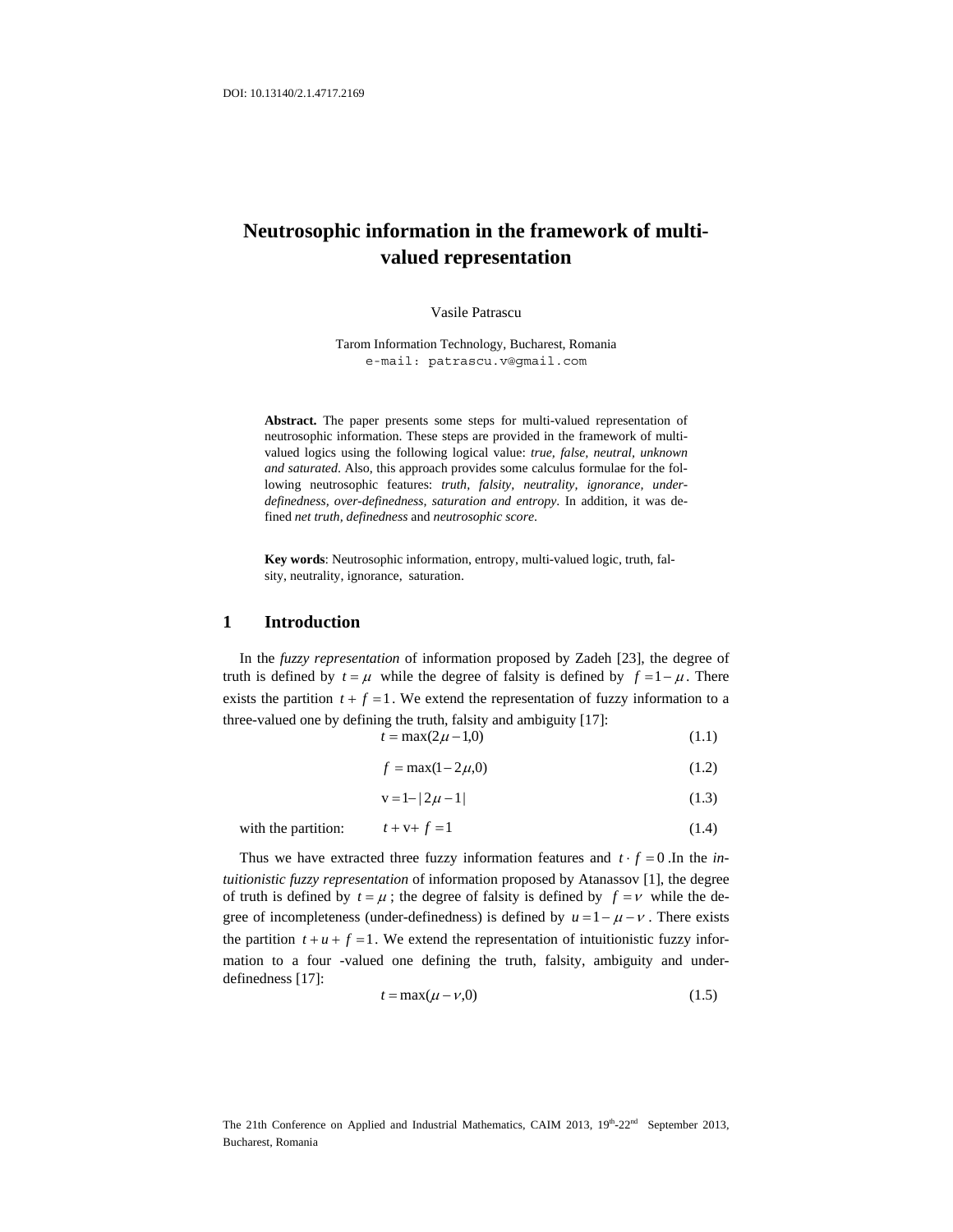$$
f = \max(\nu - \mu, 0) \tag{1.6}
$$

$$
v = 2\min(\mu, \nu) \tag{1.7}
$$

$$
u = 1 - \mu - \nu \tag{1.8}
$$

with the partition:  $t + v + u + f = 1$  (1.9)

Thus, we have extracted four fuzzy information features and  $t \cdot f = 0$ . The *bifuzzy information* is provided by the degree of truth  $t = \mu$  and the degree of falsity  $f = v$ . Atanassov proposed a three-valued representation [2] defining the truth, falsity, and ignorance:

$$
t = \mu - \frac{\min(\mu, \nu)}{2} \tag{1.10}
$$

$$
f = \nu - \frac{\min(\mu, \nu)}{2} \tag{1.11}
$$

$$
w = 1 - \max(\mu, \nu) \tag{1.12}
$$

with the partition:  $t + w + f = 1$  (1.13)

There exist two variants for tetra-valued representation of bifuzzy information. The first was obtained, defining the truth, falsity, under-definedness and over-definedness [12], [13]:

$$
t = \min(\mu, 1 - \nu) \tag{1.14}
$$

$$
f = \min(1 - \mu, \nu) \tag{1.15}
$$

$$
u = \max(1 - \mu - \nu, 0) \tag{1.16}
$$

$$
o = \max(\mu + \nu - 1, 0) \tag{1.17}
$$

with the partition:

$$
t + o + u + f = 1 \tag{1.18}
$$

and having the property:  $u \cdot o = 0$ . The second was obtained, defining the truth, falsity, ignorance and contradiction [5], [6]:

$$
t = \max(\mu - \nu, 0) \tag{1.19}
$$

$$
f = \max(v - \mu, 0) \tag{1.20}
$$

$$
w = 1 - \max(\mu, \nu) \tag{1.21}
$$

$$
c = \min(\mu, \nu) \tag{1.22}
$$

with the fuzzy partition: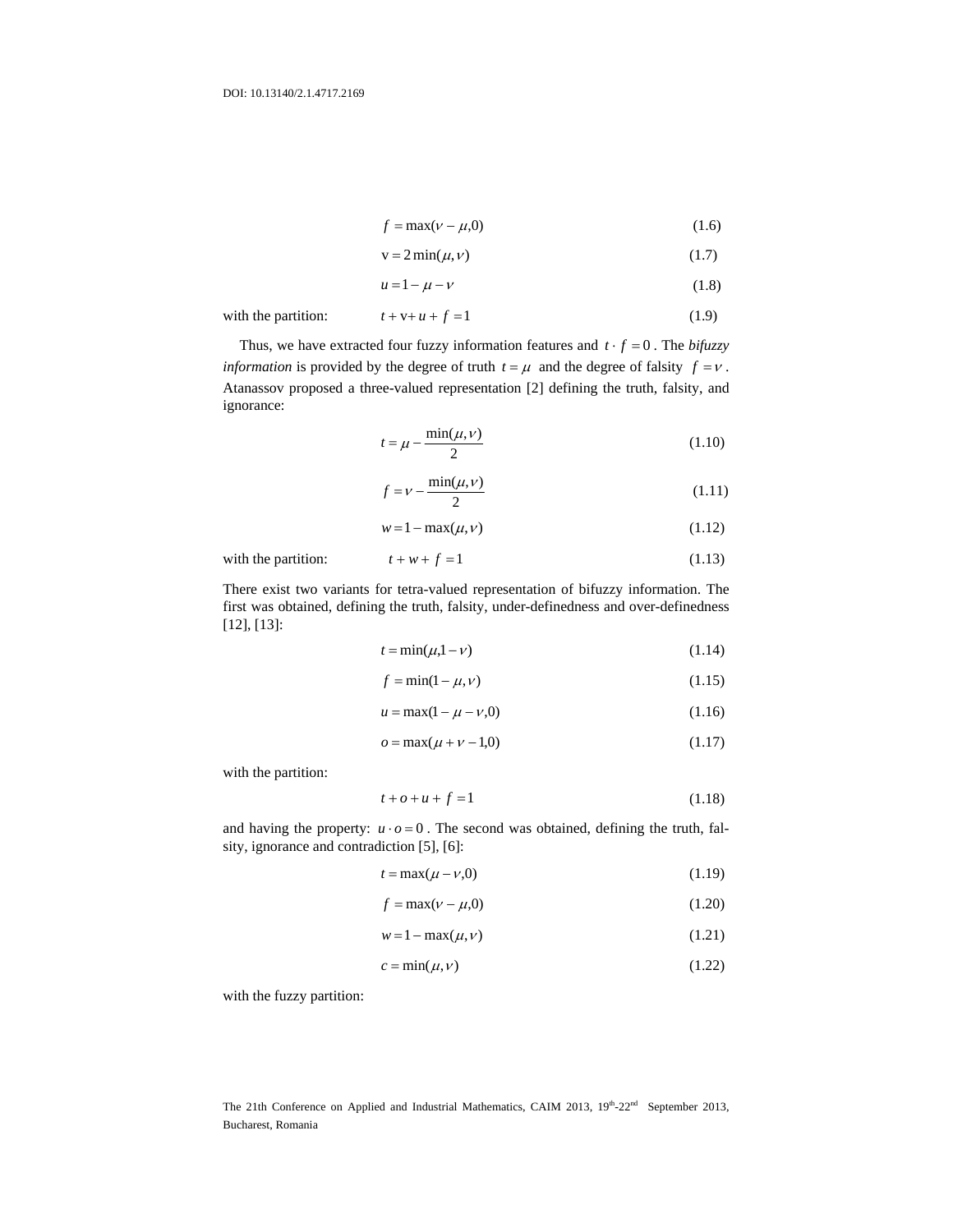$$
t + c + w + f = 1 \tag{1.23}
$$

and having the property:  $t \cdot f = 0$ . In [15], [17] and [18], it is proposed a pentavalued representation, defining the truth, falsity, under-definedness, over-definedness and ambiguity (vagueness):

$$
t = \max(\mu - \nu, 0) \tag{1.24}
$$

$$
f = \max(\nu - \mu, 0) \tag{1.25}
$$

$$
u = \max(1 - \mu - \nu, 0) \tag{1.26}
$$

$$
o = \max(\mu + \nu - 1, 0) \tag{1.27}
$$

$$
v = 1 - |\mu - \nu| - |\mu + \nu - 1| \tag{1.28}
$$

with the fuzzy partition:

$$
t + o + v + u + f = 1 \tag{1.29}
$$

and having the property:  $u \cdot o = 0$ ,  $t \cdot f = 0$ 

The *neutrosophic representation* of information was proposed by Smarandache [3], [20], and [21]. This representation is defined by degree of truth T, degree of falsity F and degree of neutrality I. This paper will redefine for the neutrosophic information the features presented above like truth, falsity, ignorance, over-definedness, underdefinedness, net truth, definedness, entropy and it introduces new features like neutrality, saturation and neutrosophic index. In the following, the paper has the structure: Section 2 presents the construction of net truth, definedness, neutrosophic score; Section 3 presents two calculus formulae for neutrosophic entropy; Section 4 presents a tetra-valued representation based on truth, falsity, neutrality and ignorance; Section 5 presents a penta-valued representation of neutrosophic information based on truth, falsity, neutrality, saturation and ignorance; Section 6 presents a penta-valued one based on truth, falsity, neutrality, over-definedness and under-definedness. Section 7 outlines some conclusions.

### **2 The Net Truth, Definedness and Neutrosophic Score**

We will extend the notion of net truth and definedness from bifuzzy information to neutrospohic one. For bifuzzy information [18] it was defined the net truth and definedness. We will extend using the third component neutrality *I* in the following way:

$$
\tau = \frac{T - F}{1 + I} \tag{2.1}
$$

In the next we will construct a similar function for neutrosophic definedness. We will denote the mean of neutrosophic component: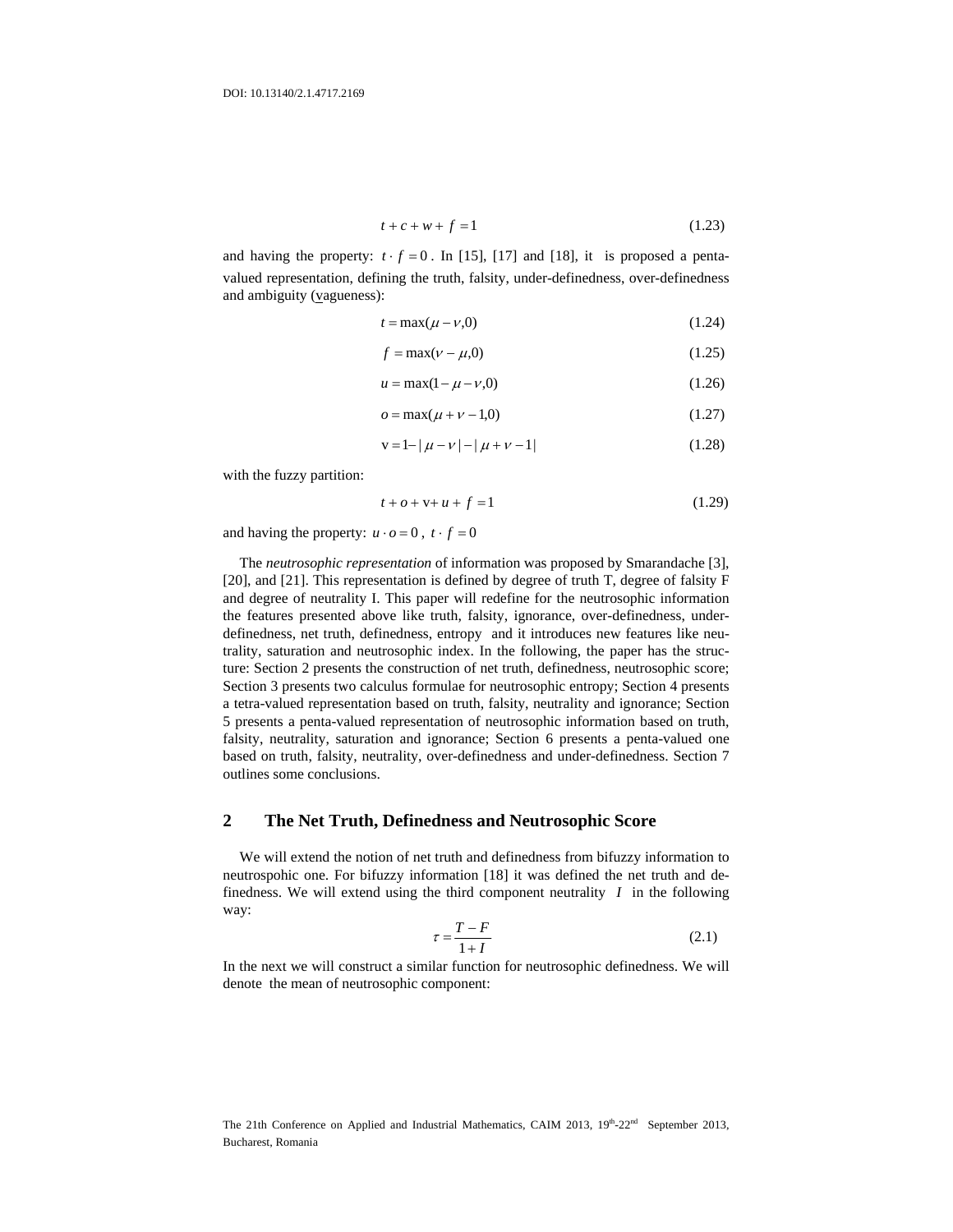$$
\lambda = \frac{T + I + F}{3} \tag{2.2}
$$

The neutrosophic definedness is described by a function:  $\omega$  :[0,1] → [-1,1] having the following properties:

 $\omega(0) = -1, \ \omega \left( \frac{1}{3} \right) = 0$  $\left(\frac{1}{2}\right)$ = ⎠  $\left(\frac{1}{2}\right)$ ⎝  $\omega\left(\frac{1}{2}\right) = 0$ ,  $\omega(1) = 1$  and  $\omega$  increases with its argument.

Here are some examples:

$$
\omega(\lambda) = \frac{3\lambda - 1}{1 + \lambda} \tag{2.3}
$$

$$
\omega(\lambda) = 2\sin\left(\lambda \frac{\pi}{2}\right) - 1\tag{2.4}
$$

$$
\omega(\lambda) = \frac{7\lambda - 3\lambda^2}{2} - 1\tag{2.5}
$$

$$
\omega(\lambda) = \frac{9\lambda - 3 - |3\lambda - 1|}{4} \tag{2.6}
$$

$$
\omega(\lambda) = \frac{\sqrt{2\lambda} - \sqrt{1 - \lambda}}{\sqrt{2\lambda} + \sqrt{1 - \lambda}}
$$
\n(2.7)

If the neutrosophic definedness is positive, the information is inconsistent or overdefined, if it is zero, the neutrosophic information is consistent or complete and if it is negative, the information is incomplete or under-defined. The pair  $(\tau, \omega)$  provides a bi-valued representation of neutrosophic information. Combining these two components into a scalar, one obtains the neutrosophic score or neutrosophic index defined by:

$$
\eta = \frac{\tau}{1 + |\omega|} \tag{2.8}
$$

The neutrosophic index defines the following order relation:

$$
(T_1, I_1, F_1) \ge (T_2, I_2, F_2) \quad \Leftrightarrow \quad \eta_1 \ge \eta_2
$$

#### **3 The Neutrosophic Entropy**

For neutrosophic entropy, we will trace the Kosko idea for fuzzy entropy calculus [8]. Kosko proposed to measure the entropy by a similarity function between the distance to the nearest crisp element and the distance to the farthest crisp element. For neutrosophic information the two crisp elements are (1,0,0) and (0,0,1) . We consider the following vector:  $V = (T - F, T + I + F - 1, I)$ . For (1,0,0) and (0,0,1) it results:  $V_T = (1,0,0)$  and  $V_F = (-1,0,0)$ . We will compute the distances:

$$
D(V, V_T) = |T - F - 1| + |T + I + F - 1| + I \tag{3.1}
$$

$$
D(V, V_F) = |T - F + 1| + |T + I + F - 1| + I \tag{3.2}
$$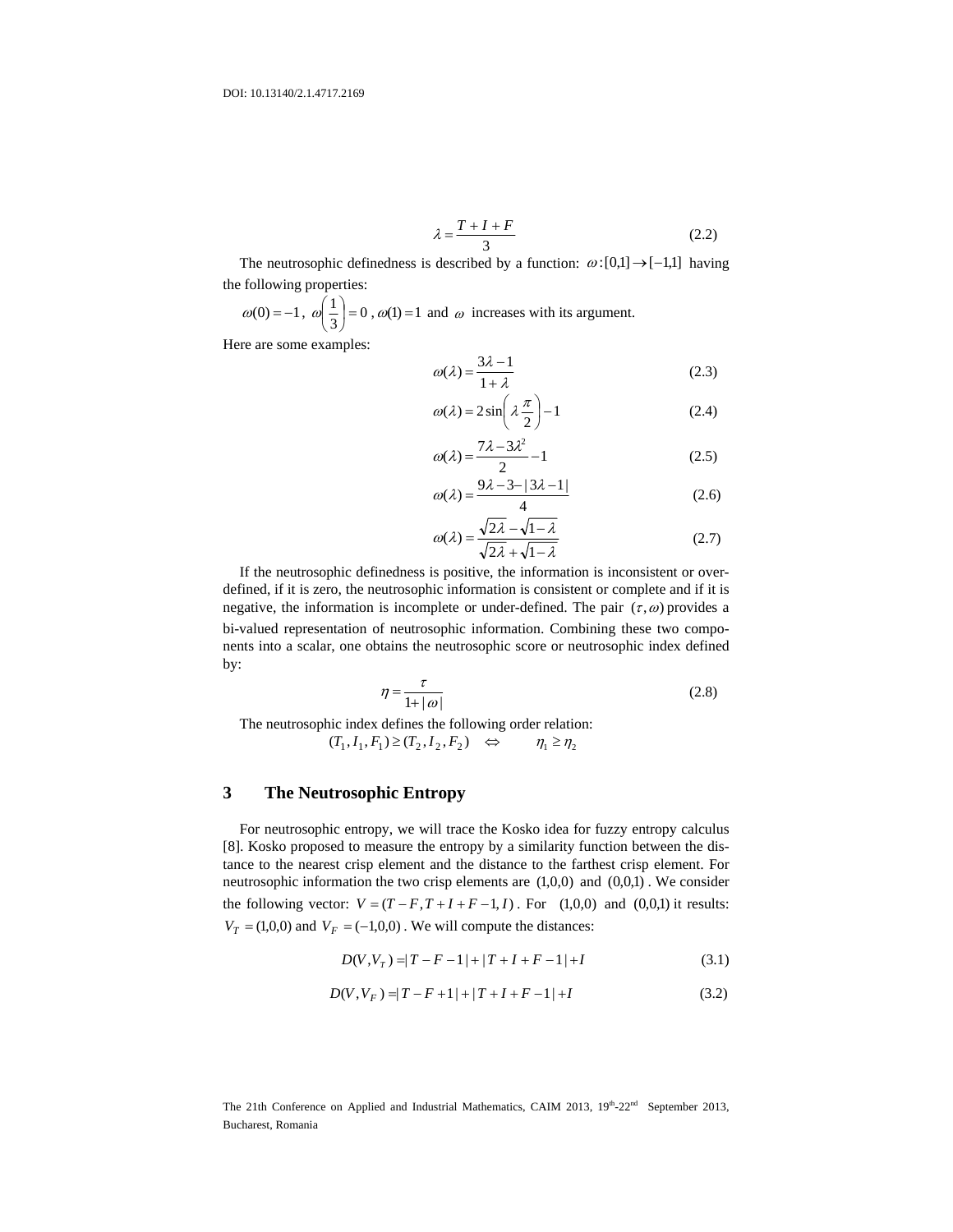The entropy will be defined by the similarity between these two distances. Using the Czekanowskyi formula [4], [10] it results the similarity and the entropy:

$$
S_C = 1 - \frac{|D(V, V_T) - D(V, V_F)|}{D(V, V_T) + D(V, V_F)}
$$
\n(3.3)

$$
E_C = 1 - \frac{|T - F|}{1 + I + |T + I + F - 1|}
$$
\n(3.4)

For  $T + I + F = 1$ , it results the intuitionistic fuzzy entropy proposed by Patrascu [19]. For  $T + F = 1$  and  $I = 0$ , it results the fuzzy entropy proposed by Kaufman [7].

Using the Ruzicka formula [4], [11] it results the similarity and entropy formulae:

$$
S_R = 1 - \frac{|D(V, V_T) - D(V, V_F)|}{\max(D(V, V_T), D(V, V_F))}
$$
\n(3.5)

$$
E_R = \frac{1 - |T - F| + I + |T + I + F - 1|}{1 + |T - F| + I + |T + I + F - 1|}
$$
\n(3.6)

For  $I = 0$ , it result the bifuzzy entropy formula [18]. If  $T + I + F = 1$ , it results the intuitionistic fuzzy entropy proposed by Szmidt and Kacprzyk  $[22]$ . For  $T + F = 1$  and  $I = 0$ , it results the fuzzy entropy proposed by Kosko [8].

## **4 Tetra-valued representation of neutrosophic information**

Formulae (1.10-1.12) compress the unit square to a triangle with the vertices (1,0), (0,1) and (0,0). Here we will extend this compression from 2-dimensional space to 3 dimensional one. We compress the unit cube to a tetrahedron with the vertices (1,0,0),  $(0,1,0)$ ,  $(0,0,1)$  and  $(0,0,0)$ . We define the truth, falsity, neutrality and ignorance:

$$
t = T - \frac{\min(T, I) + \min(T, F)}{2} + \frac{\min(T, I, F)}{3}
$$
(4.1)

$$
f = F - \frac{\min(F, I) + \min(T, F)}{2} + \frac{\min(T, I, F)}{3}
$$
(4.2)

$$
n = I - \frac{\min(T, I) + \min(I, F)}{2} + \frac{\min(T, I, F)}{3}
$$
(4.3)

$$
w = 1 - \max(T, I, F) \tag{4.4}
$$

These four parameters define a partition of unity.

$$
t + f + n + w = 1 \tag{4.5}
$$

 Having this representation, the neutrosophic information could be *true, false, neutral or unknown*. These four information features have the following prototype: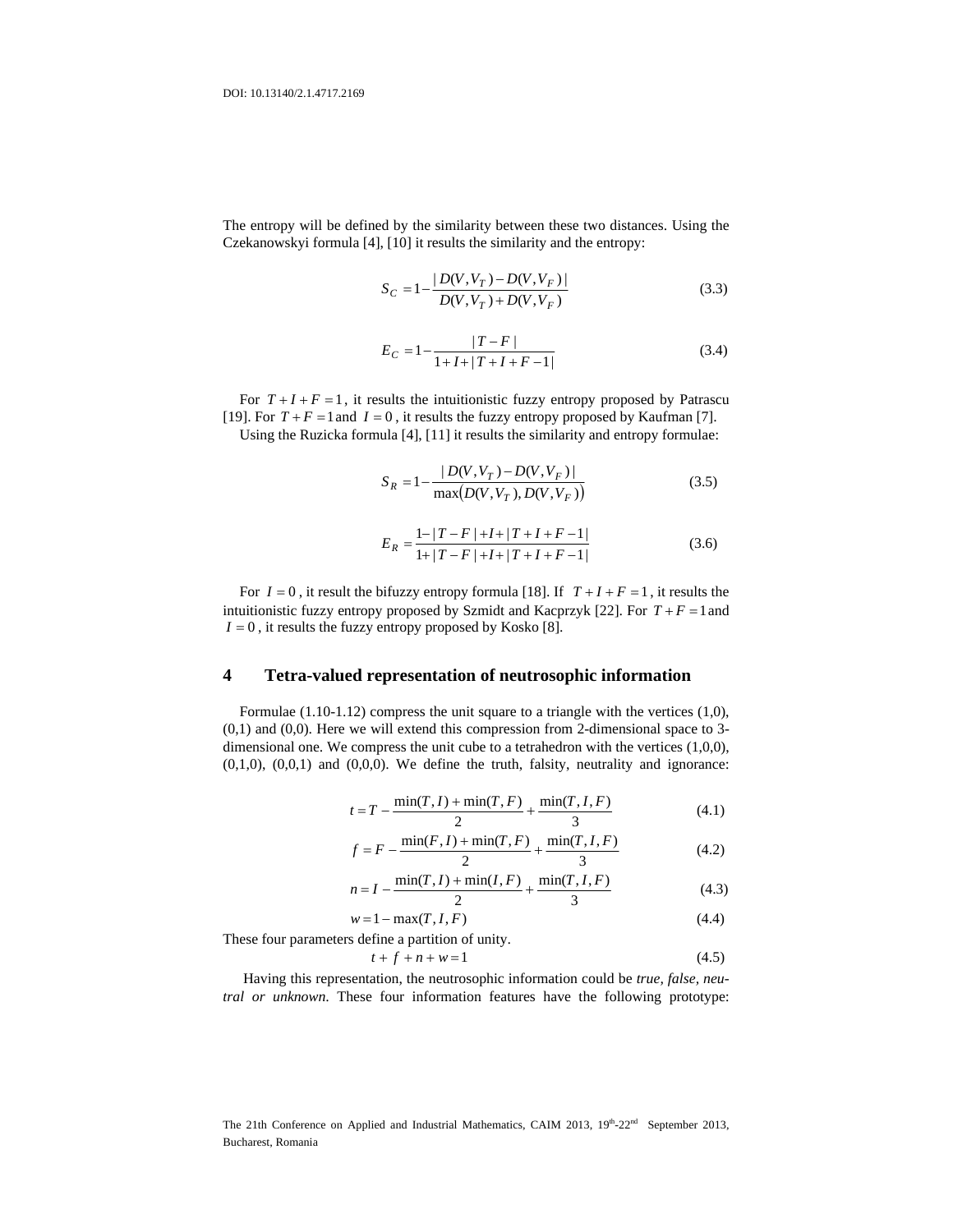T= $(1,0,0)$ ; F= $(0,0,1)$ ; N= $(0,1,0)$ ; W= $(0,0,0)$ . For this tetra-valued representation the *indeterminacy* has two components: *neutrality* and *ignorance*, namely:

$$
i = n + w \tag{4.6}
$$

The method presented in this section provides a way to transform any neutrosophic information into an incomplete one, because from (4.5) it results:

$$
t + f + n \le 1 \tag{4.7}
$$

We must mention that, for  $I = 0$ , one obtains (1.10), (1.11) and (1.12) proposed by Atanassov for transforming a bifuzzy set into an intuitionistic one [2]. We define the union, intersection and the negation.

*The Negation*:

For any  $q = (t, n, w, f)$  the negation is defined by:

$$
\overline{q} = (f, n, w, t) \tag{4.8}
$$

For the union and intersection we will use the formulae proposed in [16]. The formulae proposed here are different from those proposed by Ashbacher [3].

*The Union* 

For 
$$
q_1 = (t_1, n_1, w_1, f_1)
$$
 and  $q_2 = (t_2, n_2, w_2, f_2)$   

$$
t_{q_1 \cup q_2} = t_1 \vee t_2
$$
 (4.9)

$$
n_{q_1 \cup q_2} = (n_1 + t_1) \vee (n_2 + t_2) - t_1 \vee t_2 \tag{4.10}
$$

$$
w_{q_1 \cup q_2} = (w_1 + f_1) \wedge (w_2 + f_2) - f_1 \wedge f_2 \tag{4.11}
$$

$$
f_{q_1 \cup q_2} = f_1 \wedge f_2 \tag{4.12}
$$

*The Intersection*:

$$
t_{q_1 \cap q_2} = t_1 \wedge t_2 \tag{4.13}
$$

$$
w_{q_1 \cap q_2} = (w_1 + t_1) \wedge (w_2 + t_2) - t_1 \wedge t_2 \tag{4.14}
$$

$$
n_{q_1 \cap q_2} = (n_1 + f_1) \lor (n_2 + f_2) - f_1 \lor f_2 \tag{4.15}
$$

$$
f_{q_1 \cap q_2} = f_1 \lor f_2 \tag{4.16}
$$

where ∧ represents any Frank t-norm [9] and ∨ represents its t-conorm. The above remark is valid for all the next section of this paper where the symbols ∧ , ∨ are used.

# **5 Penta-valued Representation of Neutrosophic Information Based on Subtracting of Saturation**

We will extend the tetra-valued representation presented in the section 3, adding the index of saturation. In order to not make confusion, in this section we will rename the parameter defined by formulae  $(4.1)$ ,  $(4.2)$  and  $(4.3)$  by:

$$
\beta_t = T - \frac{\min(T, I) + \min(T, F)}{2} + \frac{\min(T, I, F)}{3}
$$
\n(5.1)

$$
\beta_f = F - \frac{\min(F, I) + \min(T, F)}{2} + \frac{\min(T, I, F)}{3}
$$
\n(5.2)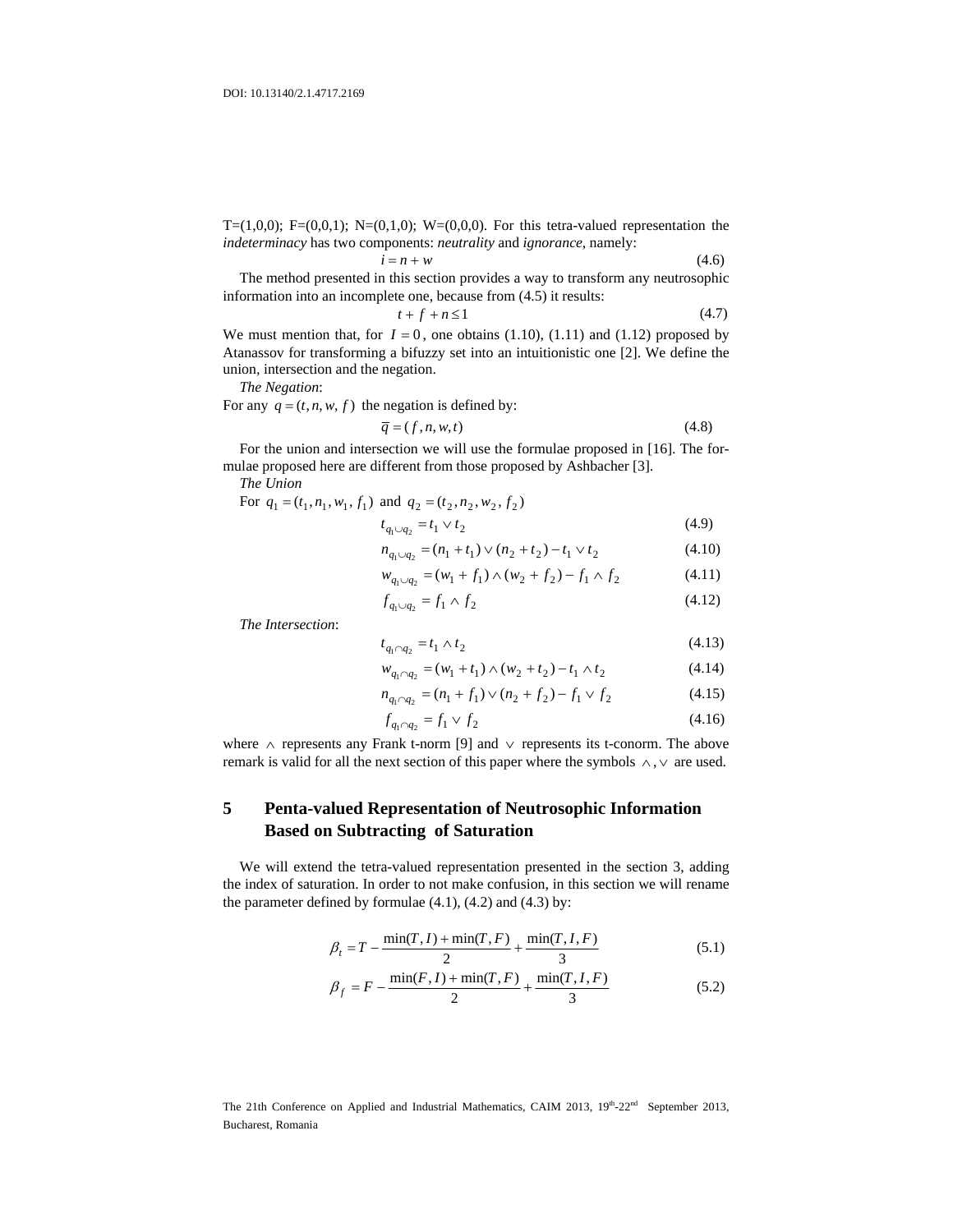$$
\beta_n = T - \frac{\min(T, I) + \min(I, F)}{2} + \frac{\min(T, I, F)}{3}
$$
\n(5.3)

Now, we will define the index of saturation:

$$
s = 3\min(\beta_t, \beta_f) \tag{5.4}
$$

We will redefine the truth, falsity, neutrality by:  
\n
$$
t = B = \min(B, B)
$$
 (5.5)

$$
t = \beta_t - \min(\beta_t, \beta_f) \tag{5.5}
$$

$$
f = \beta_f - \min(\beta_t, \beta_f) \tag{5.6}
$$

$$
n = \beta_f - \min(\beta_t, \beta_f) \tag{5.7}
$$

with the following equivalent form:

$$
s = 1 - \min(T, F, I) \tag{5.8}
$$

$$
t = T - \frac{\min(T, I) + \min(T, F)}{2} \tag{5.9}
$$

$$
f = F - \frac{\min(F, I) + \min(T, F)}{2}
$$
 (5.10)

$$
n = T - \frac{\min(T, I) + \min(I, F)}{2}
$$
\n(5.11)

These five parameters verify the following condition:

$$
t + f + n + s + w = 1 \tag{5.14}
$$

Having this representation, the neutrosophic information could be *true, false, neutral, saturated* and *unknown*. These five information features have the following prototype: T=(1,0,0); F=(0,0,1); N=(0,1,0); S=(1,1,1); W=(0,0,0). For this penta-valued representation the *indeterminacy* has three components: *neutrality*, *saturation* and *ignorance*, namely:

$$
i = n + s + w \tag{5.15}
$$

We define the union, intersection and the negation.

*The Negation*:

For any  $q = (t, n, s, w, f)$  the negation is defined by:

$$
\overline{q} = (f, n, s, w, t) \tag{5.16}
$$

For the union and intersection we will use the formulae proposed in [14]. *The Union* 

For  $q_1 = (t_1, n_1, s_1, w_1, f_1)$  and  $q_2 = (t_2, n_2, s_2, w_2, f_2)$ 

$$
t_{q_1 \cup q_2} = t_1 \vee t_2 \tag{5.17}
$$

$$
s_{q_1 \cup q_2} = (s_1 + t_1) \vee (s_2 + t_2) - t_1 \vee t_2 \tag{5.18}
$$

$$
n_{q_1 \cup q_2} = 1 - t_{q_1 \cup q_2} - f_{q_1 \cup q_2} - s_{q_1 \cup q_2} - w_{q_1 \cup q_2} \tag{5.19}
$$

$$
w_{q_1 \cup q_2} = (w_1 + f_1) \wedge (w_2 + f_2) - f_1 \wedge f_2 \tag{5.20}
$$

$$
f_{q_1 \cup q_2} = f_1 \wedge f_2 \tag{5.21}
$$

*The Intersection*:

$$
t_{q_1 \cap q_2} = t_1 \wedge t_2 \tag{5.22}
$$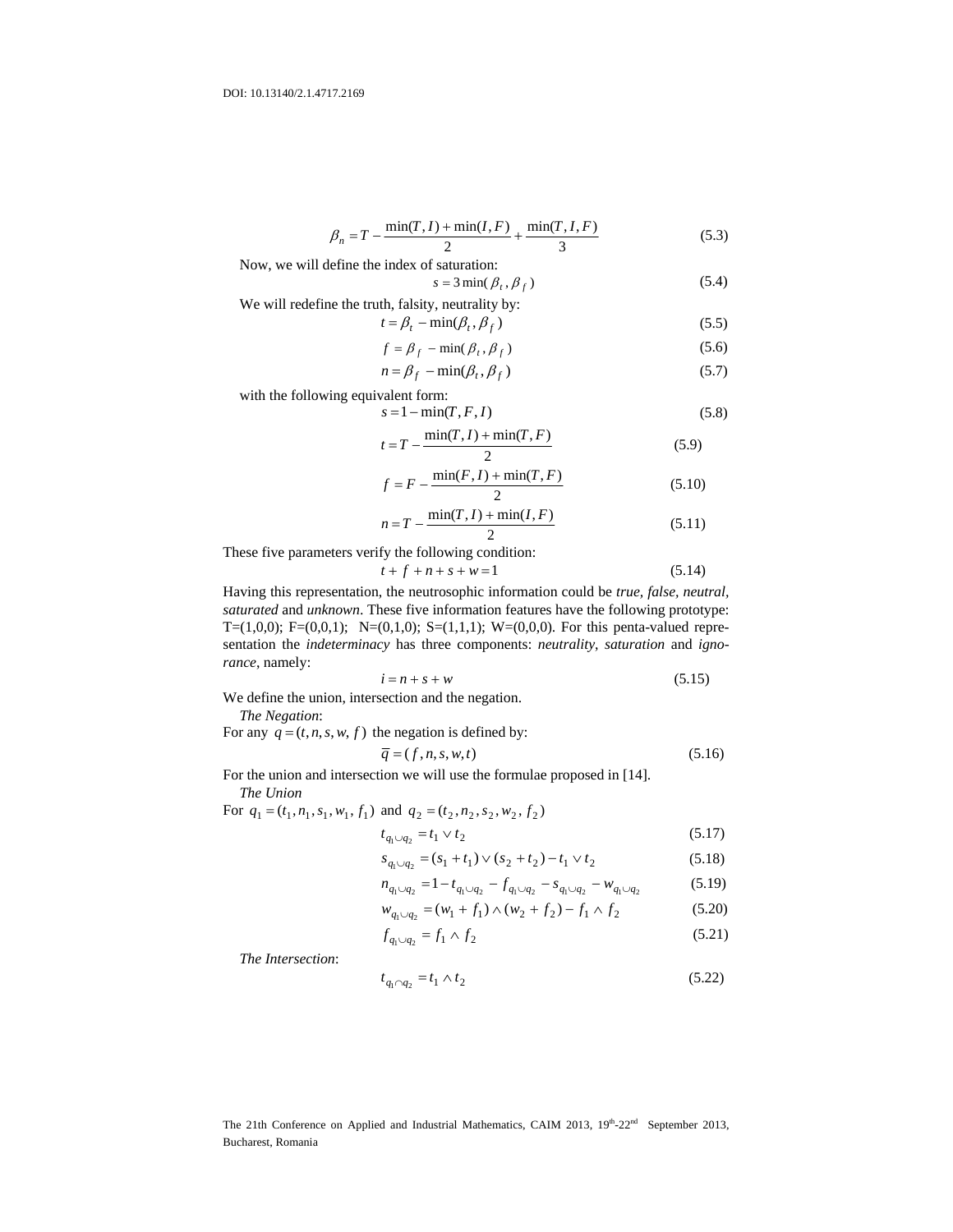$$
w_{q_1 \cap q_2} = (w_1 + t_1) \wedge (w_2 + t_2) - t_1 \wedge t_2 \tag{5.23}
$$

$$
n_{q_1 \cap q_2} = 1 - t_{q_1 \cap q_2} - f_{q_1 \cap q_2} - s_{q_1 \cap q_2} - w_{q_1 \cap q_2} \tag{5.24}
$$

$$
s_{q_1 \cap q_2} = (s_1 + f_1) \lor (s_2 + f_2) - f_1 \lor f_2 \tag{5.25}
$$

$$
f_{q_1 \cap q_2} = f_1 \lor f_2 \tag{5.26}
$$

# **6 Penta-valued Representation Based on Neutrosophic Definedness**

We denote by  $\omega^+ = \max(\omega, 0)$  and  $\omega^- = \max(-\omega, 0)$ . Using the neutrosophic definedness we define the truth, falsity, neutrality, over-definedness and underdefinedness by:

$$
t = \frac{(1 - \omega^+)}{3\lambda + \omega^-} \cdot T \tag{6.1}
$$

$$
n = \frac{(1 - \omega^+)}{3\lambda + \omega^-} \cdot I \tag{6.2}
$$

$$
f = \frac{(1 - \omega^+)}{3\lambda + \omega^-} \cdot F \tag{6.3}
$$

$$
o = \omega^+ \tag{6.4}
$$

$$
u = \frac{\omega}{3\lambda + \omega} \tag{6.5}
$$

These five parameters verify the condition of fuzzy partition, namely:

$$
t + n + f + o + u = 1 \tag{6.6}
$$

Having this representation, the neutrosophic information could be *true, false, neutral, over-defined* and *under-defined*. For this penta-valued representation the *indeterminacy* has three components: *neutrality*, *over-definedness* and *under-definedness*, namely:

$$
i = n + o + u \tag{6.7}
$$

We must draw attention to the difference between *saturation* that represents the similarity to the vector (1,1,1) and the *over-definedness* that is related to the inequality  $T + I + F > 1$ . In the same time, for both parameters, the maximum is obtained for  $T = F = I = 1$ . Also, the *ignorance* supplies a similarity to the vector (0,0,0) while the *under-definedness* represents a measure of the inequality  $1 > T + I + F$ .

We define the union, intersection and the negation.

*The Negation*:

For any  $q = (t, n, o, u, f)$  the negation is defined by:

$$
\overline{q} = (f, n, o, u, t) \tag{6.8}
$$

For the union and intersection we will use the formulae proposed in [15]. *The Union*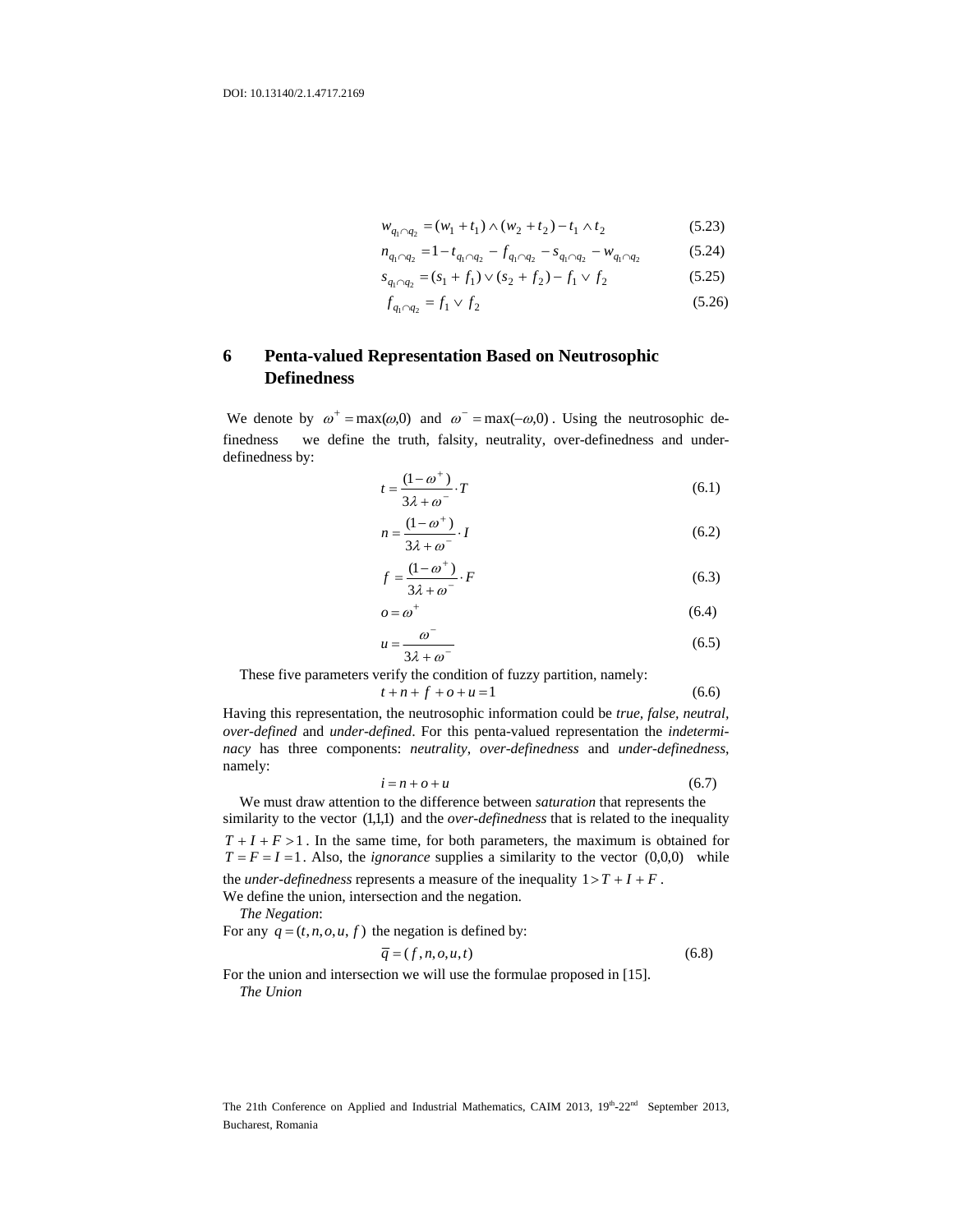For 
$$
q_1 = (t_1, n_1, o_1, u_1, f_1)
$$
 and  $q_2 = (t_2, n_2, o_2, u_2, f_2)$ 

$$
t_{q_1 \cup q_2} = t_1 \vee t_2 \tag{6.9}
$$

$$
n_{q_1 \cup q_2} = 1 - t_{q_1 \cup q_2} - f_{q_1 \cup q_2} - o_{q_1 \cup q_2} - u_{q_1 \cup q_2} \tag{6.10}
$$

$$
o_{q_1 \cup q_2} = (o_1 + f_1) \wedge (o_2 + f_2) - f_1 \wedge f_2 \tag{6.11}
$$

$$
u_{q_1 \cup q_2} = (u_1 + f_1) \wedge (u_2 + f_2) - f_1 \wedge f_2 \tag{6.12}
$$

$$
f_{q_1 \cup q_2} = f_1 \wedge f_2 \tag{6.13}
$$

*The Intersection*:

$$
t_{q_1 \cap q_2} = t_1 \wedge t_2 \tag{6.14}
$$

$$
n_{q_1 \cap q_2} = 1 - t_{q_1 \cap q_2} - f_{q_1 \cap q_2} - o_{q_1 \cap q_2} - u_{q_1 \cap q_2}
$$
(6.15)

$$
o_{q_1 \cap q_2} = (o_1 + t_1) \land (o_2 + t_2) - t_1 \land t_2
$$
\n(6.16)

$$
u_{q_1 \cap q_2} = (u_1 + t_1) \wedge (u_2 + t_2) - t_1 \wedge t_2 \tag{6.17}
$$

$$
f_{q_1 \cap q_2} = f_1 \lor f_2 \tag{6.18}
$$

## **7 Conclusion**

Multi-valued representation of neutrosophic information is presented in the paper, mainly in order to model features of its certainty and uncertainty. The proposed representations verify the condition of fuzzy partition and are accompanied by operators like negation, union and intersection. It was extended the concepts of certainty like truth and falsity, the concepts of uncertainty like ignorance, ambiguity, overdefinedness, under-definedness, entropy. In addition, it was defined new concepts related to the particularity of neutrosophy like saturation, neutrality and neutrosophic score. The particularization of the obtained formulae for neutrosophic information leads to some formulae that already exist in the specialty literature and are related to intuitionistic fuzzy information and fuzzy one. This fact proves the effectiveness of our approach.

#### **References**

- 1. Atanassov K.: Intuitionistic Fuzzy sets. *Fuzzy Sets and Systems* 20, 87-96, (1986)
- 2. Atanassov K.: Remark on a Property of the Intuitionistic Fuzzy Interpretation Triangle, *Notes on Intuitionistic Fuzzy Sets* 8, 34 (2002)
- 3. Ashbacher C.: *Introduction to Neutrosophic logic*, American Research Press, Rehoboth, 2002.
- 4. Deza E., Deza M. M.: *Dictionary of Distances*, Elsevier, (2006)
- 5. Demolombe R.: Multivalued logics and topics. In *Proc. IJCAI workshop on Practical Reasoning and Rationality,* Stockolm (1999)
- 6. Fortemps P., Slowinski R.: A graded quadrivalentlogic for ordinal preference modelling : Loyola-like approach. *Fuzzy Optimization and DecisionMaking*, 1:93.111 (2002)